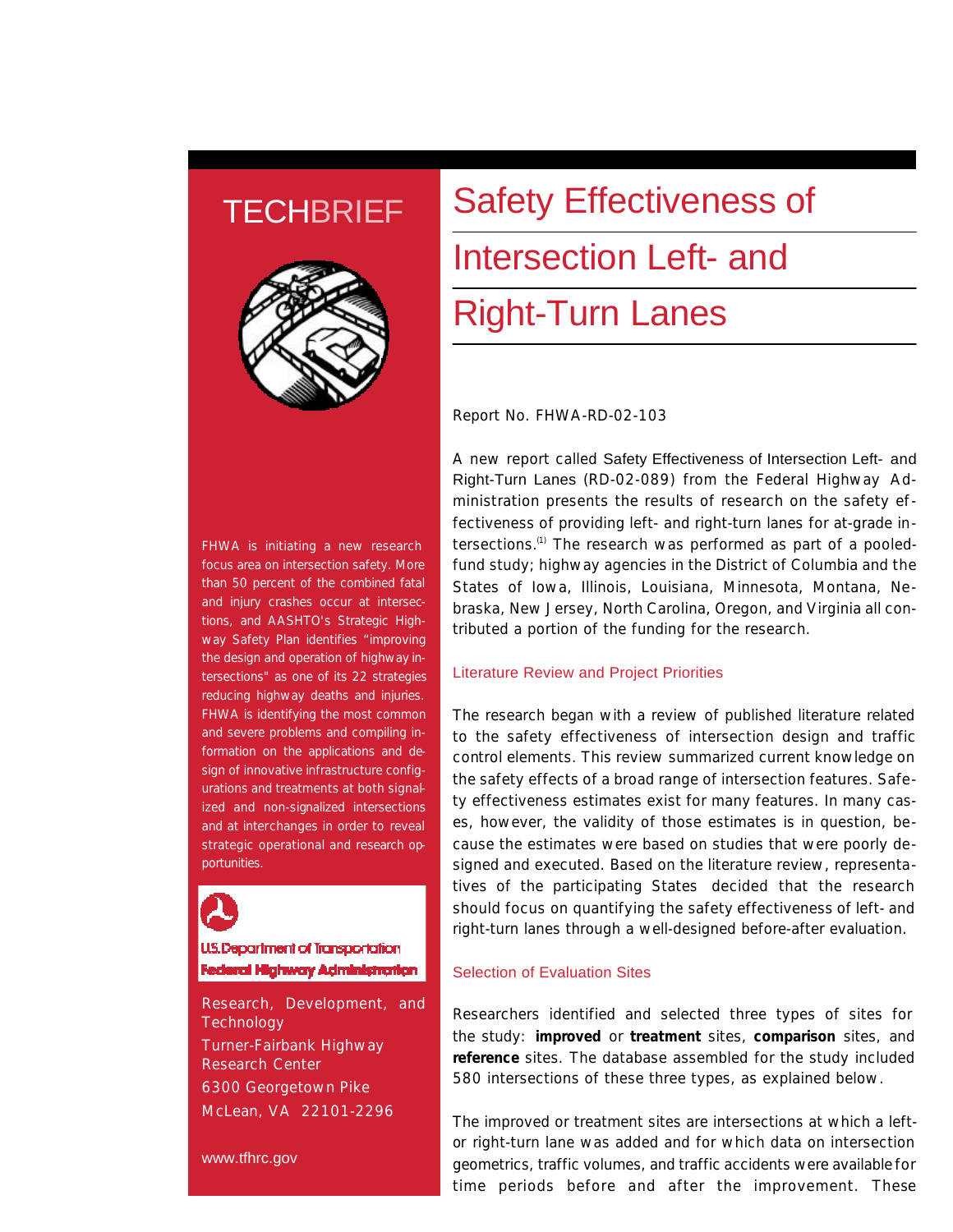improvements were made at existing unsignalized intersections, existing signalized intersections, and newly signalized intersections where both a turn lane and a signal were installed at the same time at a previously unsignalized intersection. The study evaluated a total of 280 intersection improvement projects of the following types:

- Added left-turn lanes.
- Added right-turn lanes.
- Added left- and right-turn lanes at the same intersection.
- Extension of the length of an existing left- or right-turn lane.

The study was limited to projects at three- and four-leg intersections. All of the evaluation sites had either two-way STOP control or traffic signal control. All of the improvement projects evaluated were constructed during the years 1989 through 1998; the vast majority of the sites were improved during the period from 1994 through 1997.

The intersections were located in eight of the States that participated in the study: Illinois, Iowa, Louisiana, Minnesota, Nebraska, North Carolina, Oregon, and Virginia. The States supplied traffic volume and accident data for the study and permitted the research team to visit the sites and document intersection features.

For 260 of the 280 improved intersections (93 percent), re -



Right-turn lane was installed at this signalized intersection located at SR 159 and Center Grove Rd/Goshen Rd in Edwardsville, Illinois

searchers selected a matching comparison site that was not improved during the study period. The matching improved and comparison sites were always in the same State and were located geographically close to each other whenever practical. The matching sites were as similar to each other as possible in intersection configuration, traffic control, geometric design, and traffic volume. The other 20 improved sites were sufficiently unique that researchers could not find matching comparison sites.

In addition, researchers selected 40 reference sites. Reference sites were unimproved intersections that were not matched to any particular improved site.

#### Data Collection

Researchers collected extensive data for the improved, comparison, and reference sites. Field visits to nearly every study intersection provided geometric design and traffic control data.

Traffic volume data for both the major- and minor-road legs were obtained from counts or estimates for as many years as possible for each intersection from highway agency records. Intersections were only included in the study if average daily traffic volumes for the major and minor roads were available for at least one year during the study period. Traffic volume estimates for each individual year of the study period were obtained through a careful process of interpolation and extrapolation.

Researchers evaluated traffic accident records for each participating highway agency for periods before and after each of the improvement projects. The evaluation generally included all accidents within 75 m (250 ft) of each intersection that were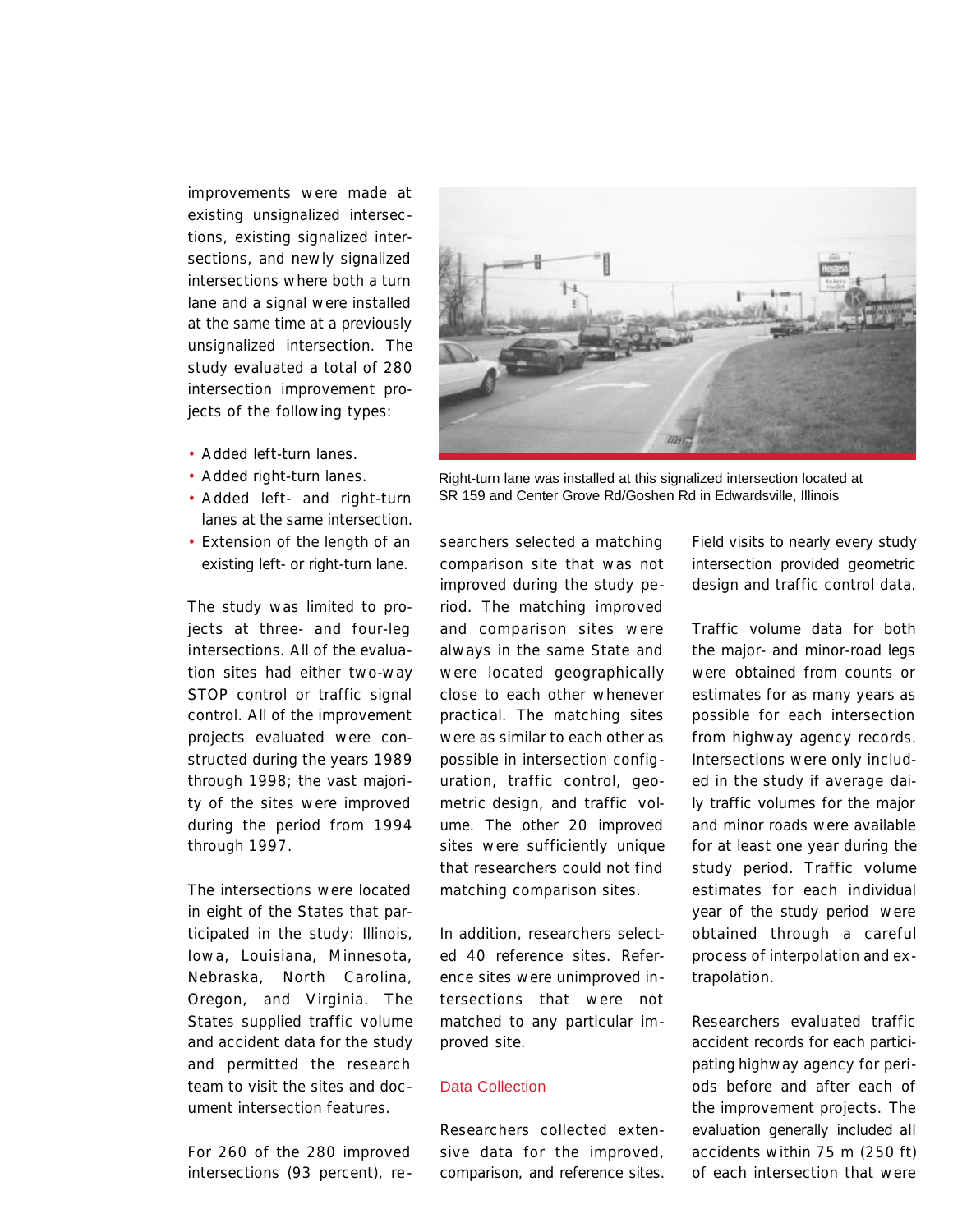related to the presence of the intersection, as designated by the investigating officer or accident coder. The database assembled for the 580 study intersections included a total of 26,056 intersection-related accidents (123 fatal accidents, 10,203 nonfatal injury accidents, and 15,730 property-damage-only accidents).

#### Study Periods

The accident database used in the study included 9 to 13 years of data for each intersection. Study periods before and after each improvement project were defined with durations as long as possible, consistent with the availability of data. The data for the year in which the project was constructed were not included in either the before or after study period. The before study periods for the treatment sites ranged from 1 to 10 years, with a mean duration of 6.7 years. The after study periods also ranged from 1 to 10 years, with a mean duration of 3.9 years.

#### Evaluation Approaches

Researchers used three alternative statistical approaches to evaluate the effectiveness of the intersection improvement projects. These alternative approaches were:

• Before-after evaluation with yoked comparisons.

- Before-after evaluation with a comparison group.
- Before-after evaluation with the Empirical Bayes approach.

These approaches were developed from those recommended by Griffin and Flowers $(2)$  and by Hauer.<sup>(3)</sup> The yoked-comparison (YC) approach is a traditional approach to the evaluation of traffic accident countermeasures and involves one-to-one matching between improved and comparison sites. The safety performance of the matched comparison site is used to estimate what change in safety would have occurred at the improved site had the improvement not been made. The comparison-group (CG) approach is similar to the YC approach but replaces the single comparison site matched to each improved site with a group of similar sites whose collective safety performance serves the same purpose. The Empirical Bayes (EB)

approach replaces the comparison group with a negative binomial regression model used to predict the change in safety performance of the improved site that would have been expected had the improvement not been made.

When an intersection has relatively high accident experience during a particular time period, its annual accident frequency is likely to decrease even if it is not improved; this phenomenon is known as **regression to the mean**. Thus, when an improvement project is constructed at an intersection with relatively high accident experience, the natural decrease in accident frequency due to regression to the mean may be mistaken for an effect of the project. Thus, regression to the mean is a major threat to the validity of before-after evaluations.

The EB approach is the only



Left-turn lane was installed at this signalized intersection located at US 18 and Pierce Avenue in Mason City, Iowa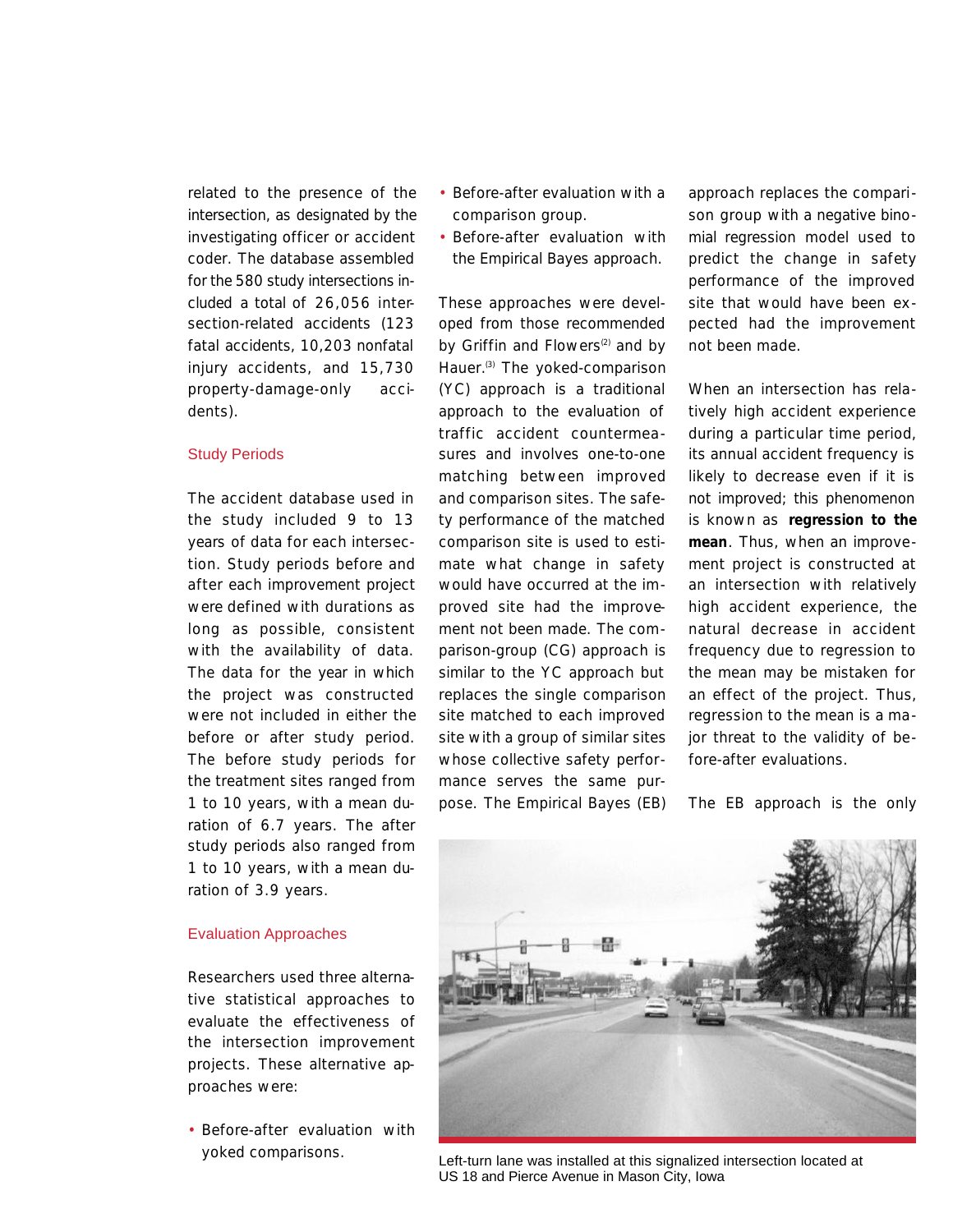known technique to account for the effect of regression to the mean on evaluation results. The YC and CG approach can account for the effects of changes in traffic volume levels and for general time trends in accident frequency, but not for regression to the mean. The CG approach is generally preferable to the YC approach, because the CG approach uses multiple comparison sites for each improved site and because, as implemented in this evaluation, it has a more sophisticated method to account for traffic volume changes than the YC approach. Thus, the ranking of the three evaluation approaches, in descending order of their theoretical accuracy, is EB, CG, and YC. The evaluation results confirmed this expected relative accuracy of the three methods.

#### Evaluation Results

Tables 1 and 2 summarize the safety effectiveness of installing left-turn lanes on the major-road approaches to rural and urban intersections, respectively. Table 3 presents comparable effectiveness estimates for rightturn lanes that are applicable to both rural and urban intersections. The safety effectiveness of adding turn lanes is presented in the tables as the expected percentage reduction in total intersection accidents. All of the results in tables 1 through 3 were derived in the current study except where noted; the full research report includes estimates of the precision of each of these results.(1) Effectiveness measures for situations not addressed in the current study were based on the findings of an expert panel convened to assess published literature in another recent FH-WA study.<sup>(4)</sup> Furthermore, all of the results from the current study shown in tables 1 through 3 are based on the EB approach, with one exception noted in table 2.

The effectiveness of projects involving the addition of both left- and right-turn lanes on the major road at the same intersection can be determined by combining the relevant effectiveness measures from tables 1 through 3. For example, at an urban four-leg signalized intersection, the addition of two major-road left-turn lanes would be expected to reduce total intersection accidents by 19 percent, and the addition of two major-road right-turn lanes would be expected to reduce accidents by 8 percent. The combined effectiveness would be computed as 1-(1-0.19)  $(1-0.08) = 0.25$ , or a 25-percent reduction in total intersection accidents.

No reliable effectiveness measures were found for extending the length of an existing left- or right-turn lane.

Economic evaluations of the installation of left-turn lanes at intersections of various types were conducted. The primary measure of the cost effectiveness of improvement projects is the benefit-cost ratio, which is determined as the present value of future accident costs reduced, divided by the estimated cost of constructing the leftturn lanes. Conservative estimates of accident costs were used:

• Fatal and injury accidents – \$103,000.



Right-turn lane was installed at this unsignalized intersection located at US 97 and Moore Lane in Sherman County, Oregon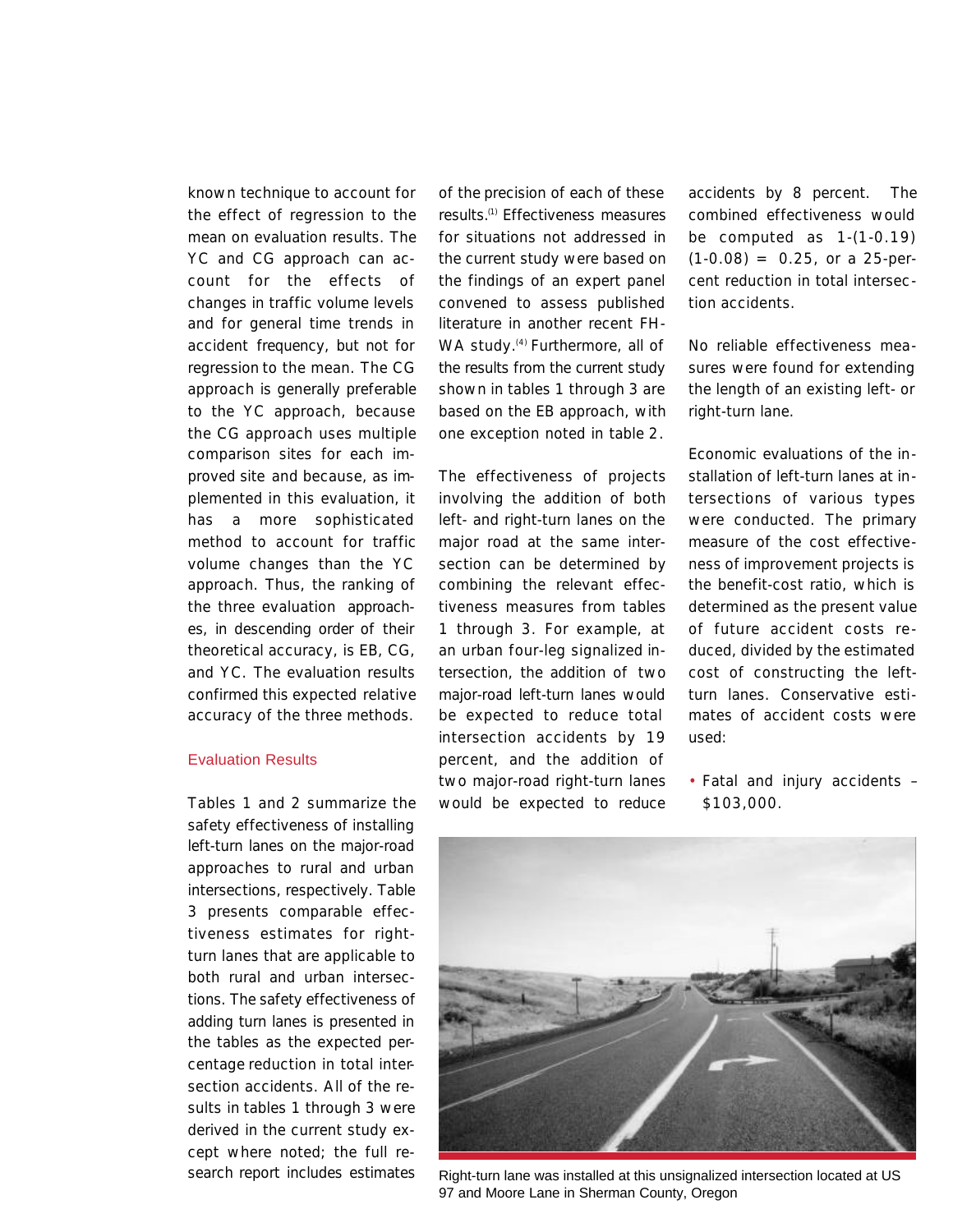### Table 1. Expected Percentage Reduction in Total Accidents from Installation of Left-Turn Lanes on the Major-Road Approaches to Rural Intersections

| Intersection type      | Intersection traffic<br>control          | Number of major-road approaches on which<br>left-turn lanes are installed |                                    |
|------------------------|------------------------------------------|---------------------------------------------------------------------------|------------------------------------|
|                        |                                          | One approach                                                              | Both approaches                    |
| Three-leg intersection | STOP sign <sup>a</sup><br>Traffic signal | 44 <sup>b</sup><br>15 <sup>c</sup>                                        |                                    |
| Four-leg intersection  | STOP sign <sup>ª</sup><br>Traffic signal | 28 <sup>b</sup><br>18 <sup>c</sup>                                        | 48 <sup>b</sup><br>33 <sup>c</sup> |

<sup>a</sup> STOP signs on minor-road approach(es)

**b** based on EB evaluation in Reference 1

<sup>c</sup> based on Reference 4

| Expected Percentage Reduction in Total Accidents from Installation of Left-Turn Lanes on<br>Table 2.<br>the Major-Road Approaches to Urban Intersections |                                            |                                                                           |                                    |  |  |
|----------------------------------------------------------------------------------------------------------------------------------------------------------|--------------------------------------------|---------------------------------------------------------------------------|------------------------------------|--|--|
| Intersection type                                                                                                                                        | Intersection traffic<br>control            | Number of major-road approaches on which<br>left-turn lanes are installed |                                    |  |  |
|                                                                                                                                                          |                                            | One approach                                                              | Both approaches                    |  |  |
| Three-leg intersection                                                                                                                                   | $STOP$ sign <sup>a</sup><br>Traffic signal | 33 <sup>b</sup><br>7 <sup>d</sup>                                         |                                    |  |  |
| Four-leg intersection                                                                                                                                    | STOP sign <sup>a</sup><br>Traffic signal   | 27 <sup>c</sup><br>10 <sup>b</sup>                                        | 47 <sup>b</sup><br>19 <sup>b</sup> |  |  |

<sup>a</sup> STOP signs on minor-road approach(es)

**b** based on EB evaluation in Reference 1

<sup>c</sup> based on CG evaluation in Reference 1

<sup>d</sup> estimated from EB results in Reference 1 and from results in Reference 4

| Table 3. | Expected Percentage Accident Reduction in Total Accidents from Installation of Right- |
|----------|---------------------------------------------------------------------------------------|
|          | Turn Lanes on the Major-Road Approaches to Rural and Urban Intersections              |

| Intersection traffic<br>control | Number of major-road approaches on which<br>right-turn lanes are installed |                 |  |
|---------------------------------|----------------------------------------------------------------------------|-----------------|--|
|                                 | One approach                                                               | Both approaches |  |
| STOP sign <sup>a</sup>          | 14 <sup>b</sup>                                                            | 26 <sup>b</sup> |  |
| Traffic signal                  | 4 <sup>c</sup>                                                             | 8 <sup>c</sup>  |  |

<sup>a</sup> STOP signs on minor-road approach(es)

**b** based on EB evaluation for rural intersections in Reference 1

<sup>c</sup> based on EB evaluation for urban intersections in Reference 1